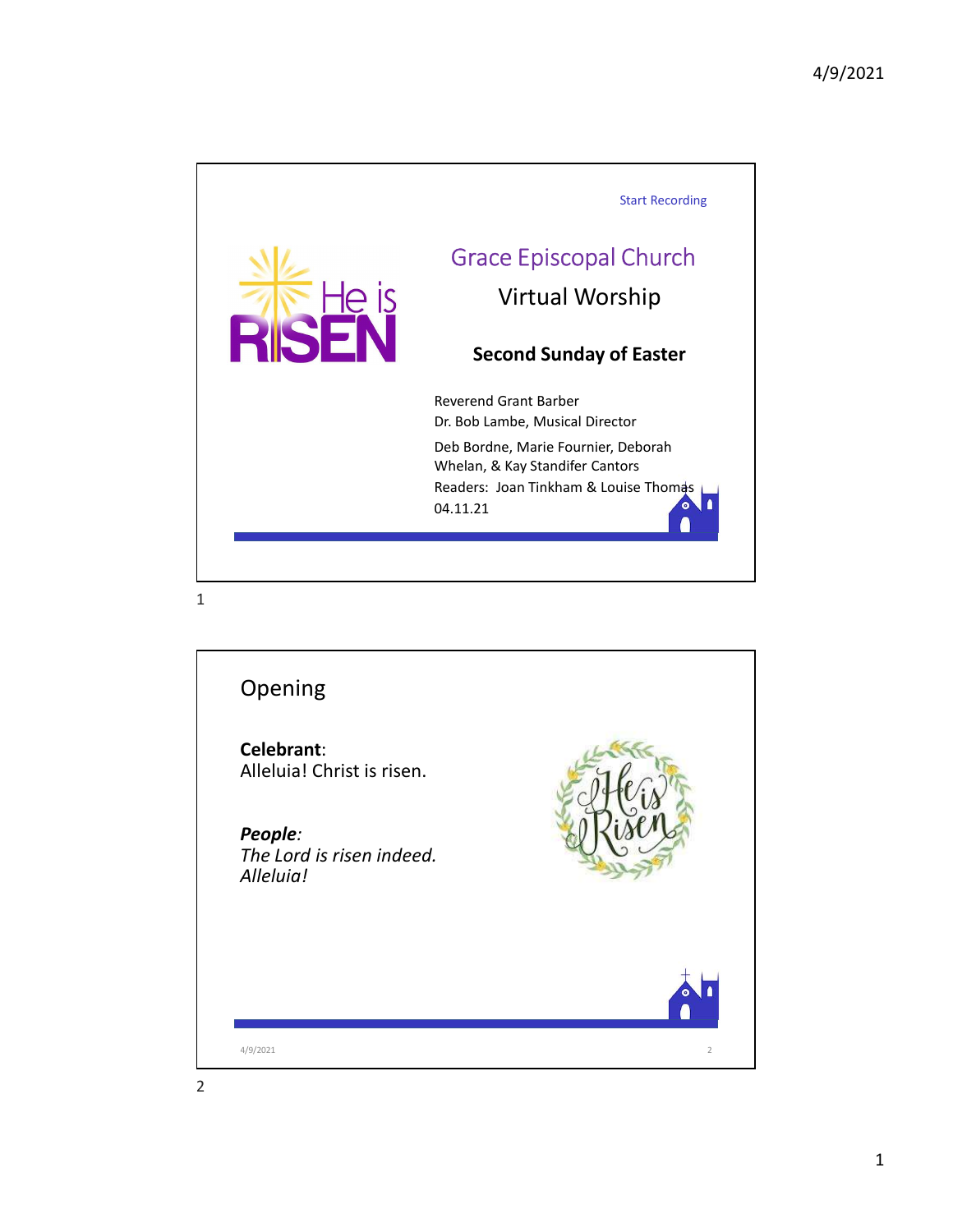





Lord God, heavenly King, almighty God and Father, we worship you, we give you thanks, we praise you for your glory.

Lord Jesus Christ, only Son of the Father, Lord God, Lamb of God,

you take away the sin of the world: have mercy on us; you are seated at the right hand of the Father: receive our prayer.

For you alone are the Holy One, you alone are the Lord, you alone are the Most High, Jesus Christ, with the Holy Spirit, in the glory of God the Father. Amen **Gloria**<br>
Gloria<br>
Slov to God in the highest,<br>
and peace to his people on earth.<br>
cord God, heavenly king,<br>
where principal with the conditional method,<br>
we worship you, we give you thanks,<br>
we worship you, we give you th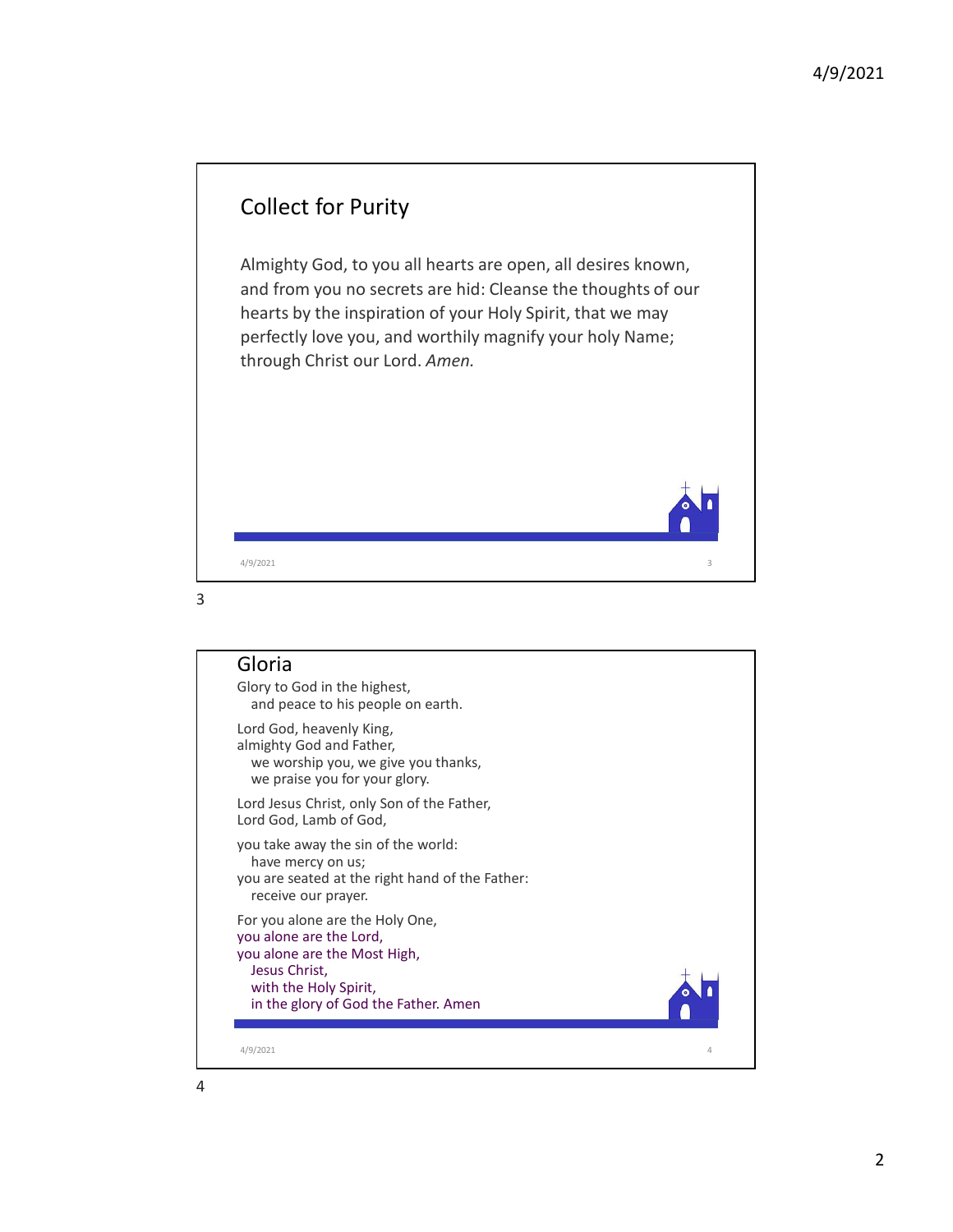

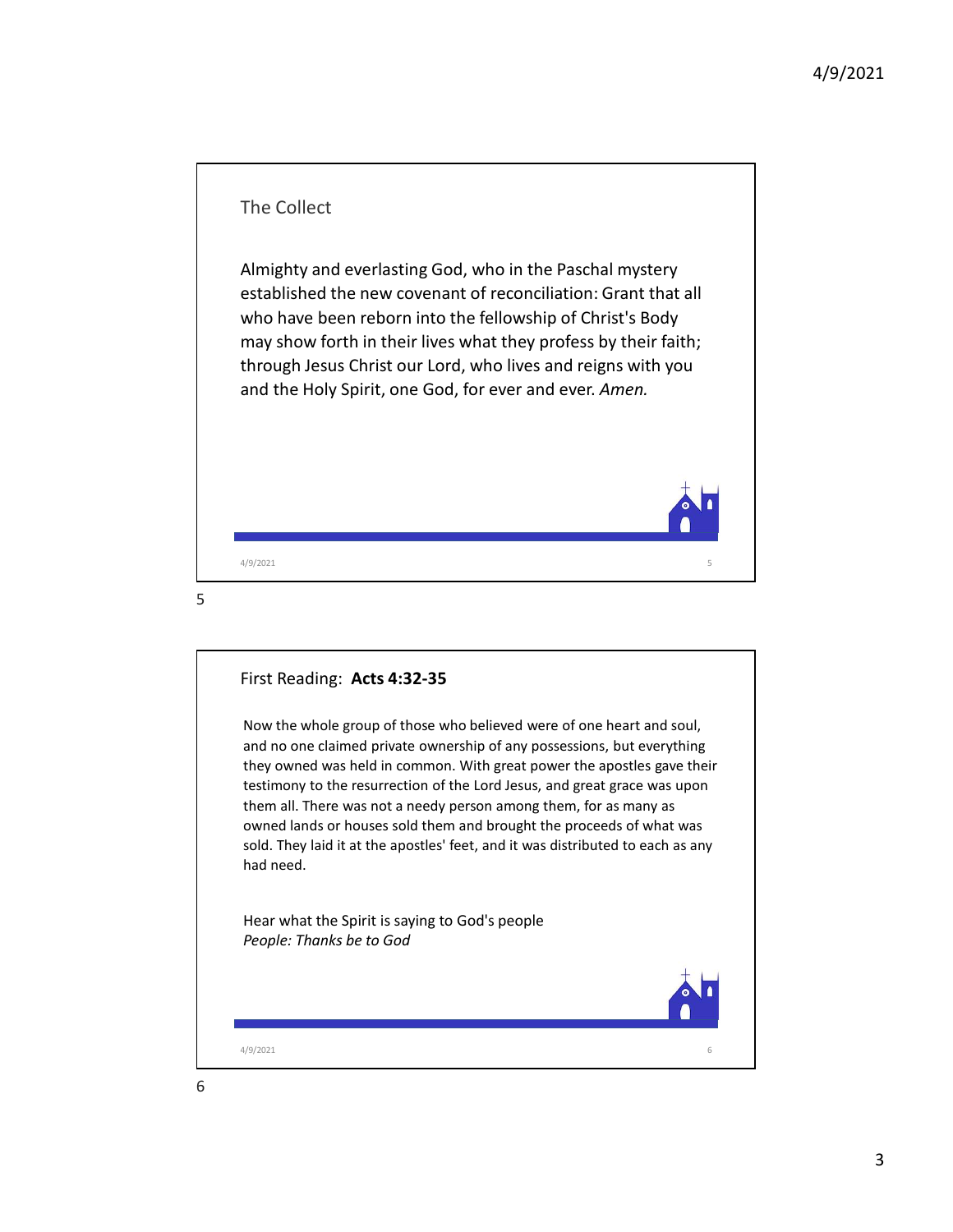|                                                                               |                | 4/9/2021 |
|-------------------------------------------------------------------------------|----------------|----------|
|                                                                               |                |          |
| Psalm 133                                                                     |                |          |
| 1 Oh, how good and pleasant it is, *<br>when brethren live together in unity! |                |          |
| 2 It is like fine oil upon the head *<br>that runs down upon the beard,       |                |          |
| 3 Upon the beard of Aaron, *<br>and runs down upon the collar of his robe.    |                |          |
| 4 It is like the dew of Hermon *<br>that falls upon the hills of Zion.        |                |          |
| 5 For there the LORD has ordained the blessing: *<br>life for evermore.       |                |          |
|                                                                               |                |          |
|                                                                               |                |          |
| 4/9/2021                                                                      | $\overline{7}$ |          |
|                                                                               |                |          |
|                                                                               |                |          |
| Cocond Dooding: 1 John 1:1<br>ີ                                               |                |          |



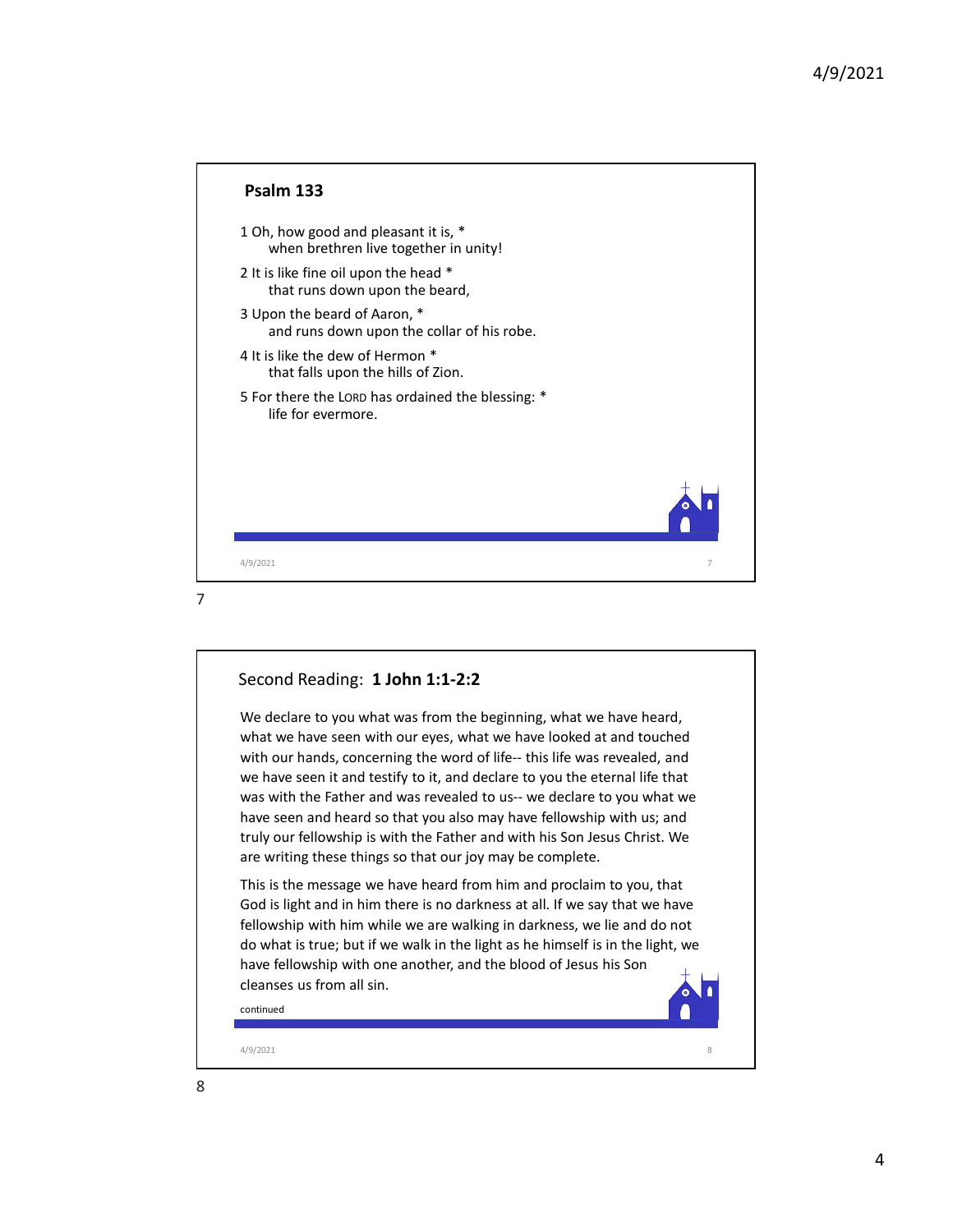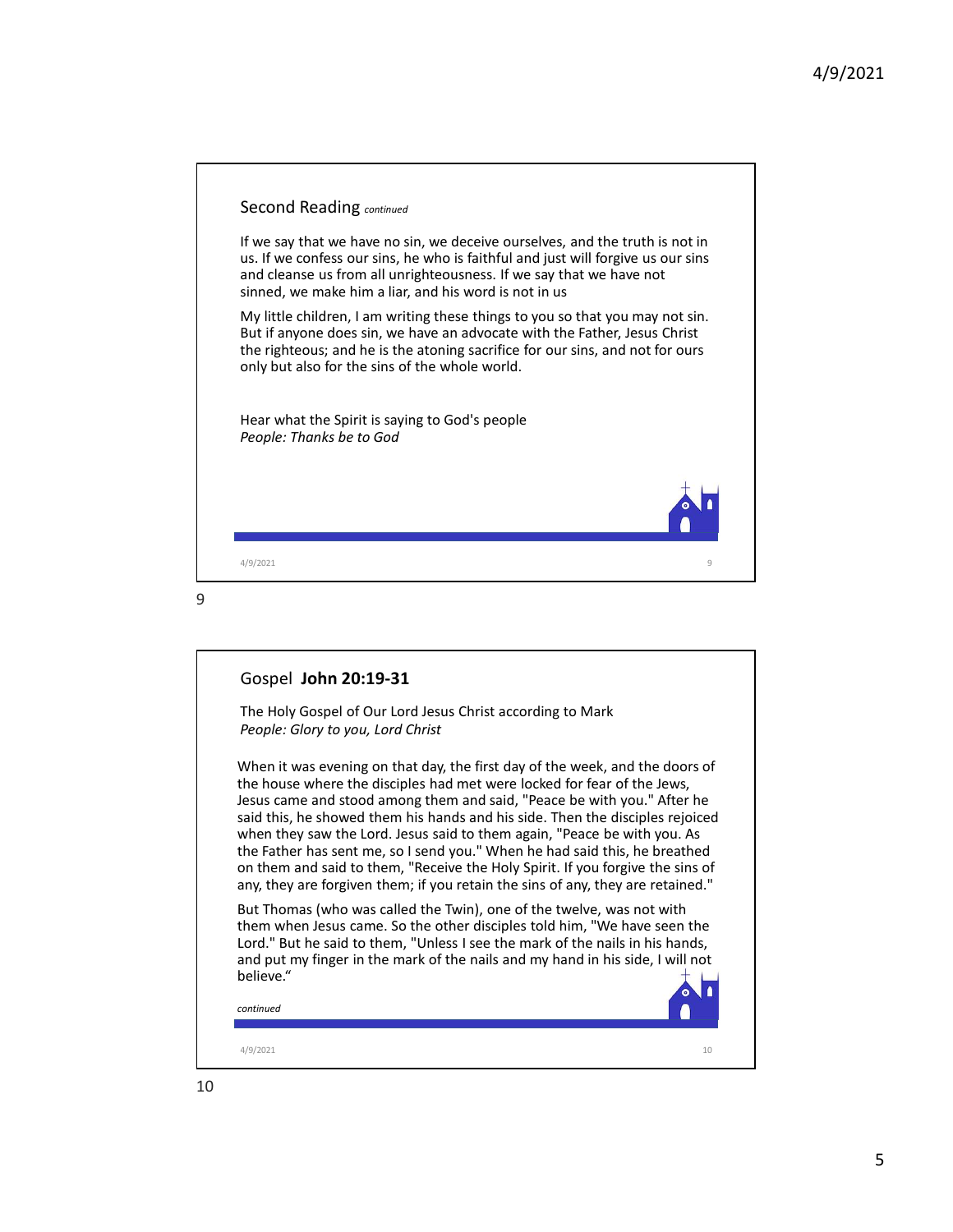

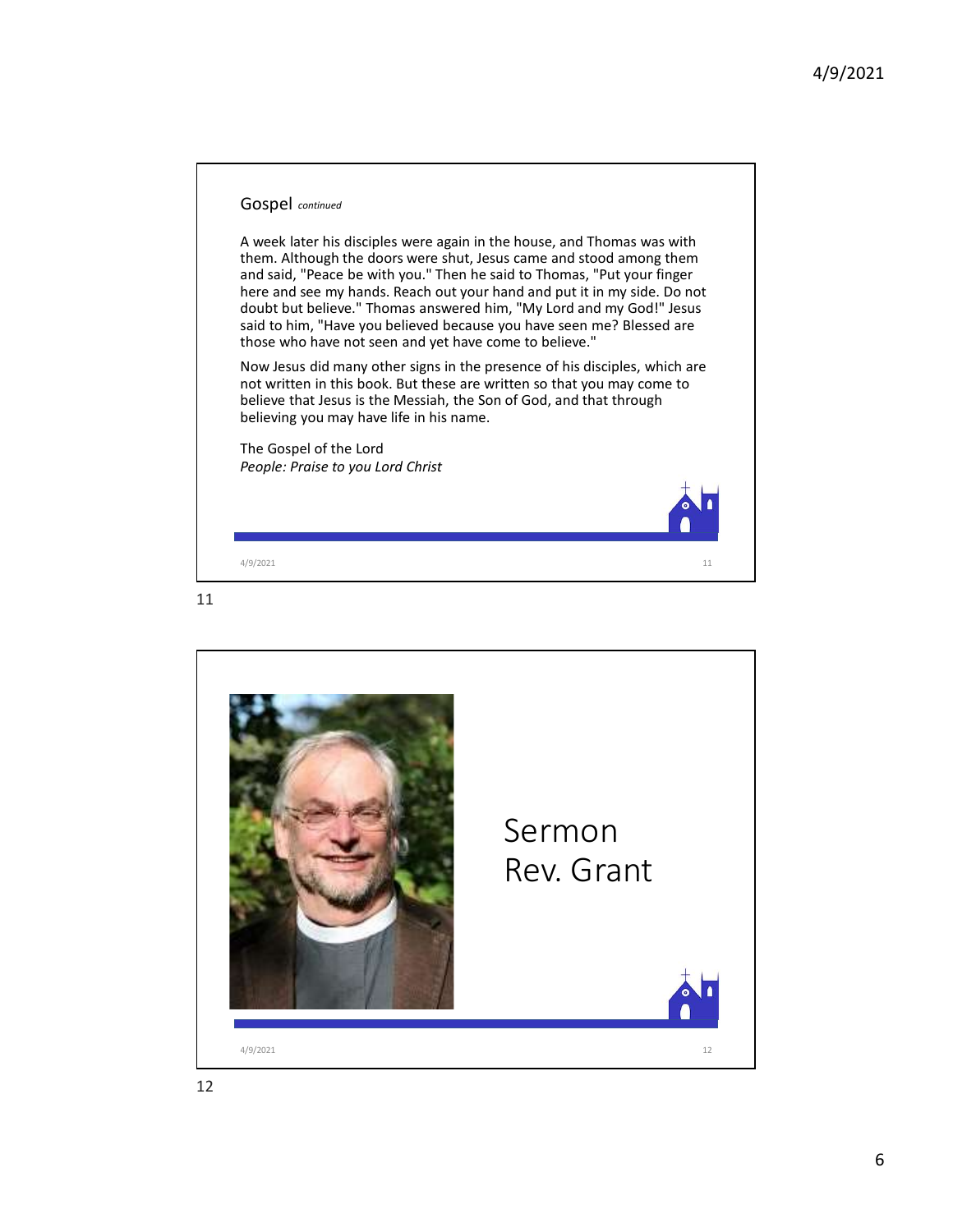



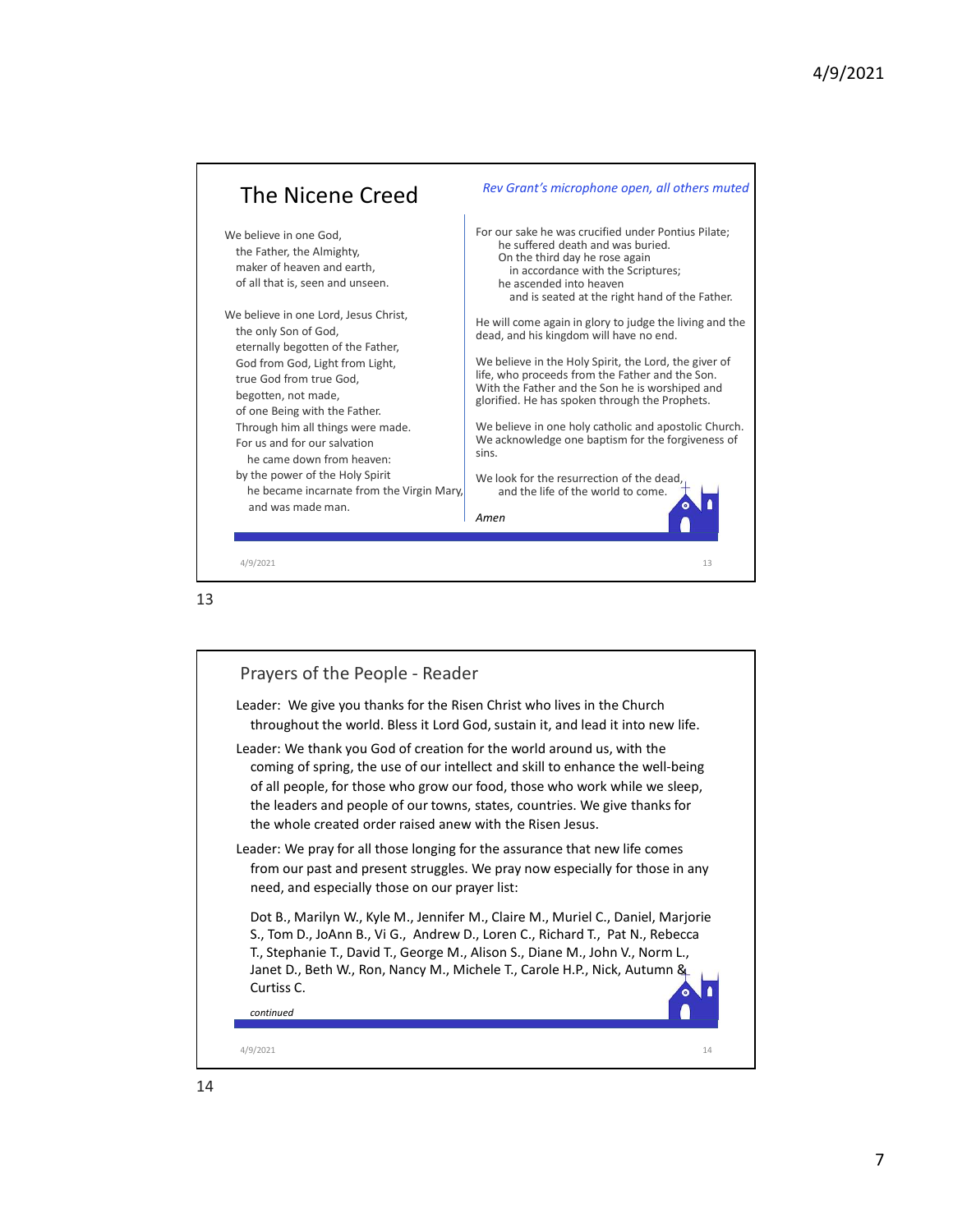



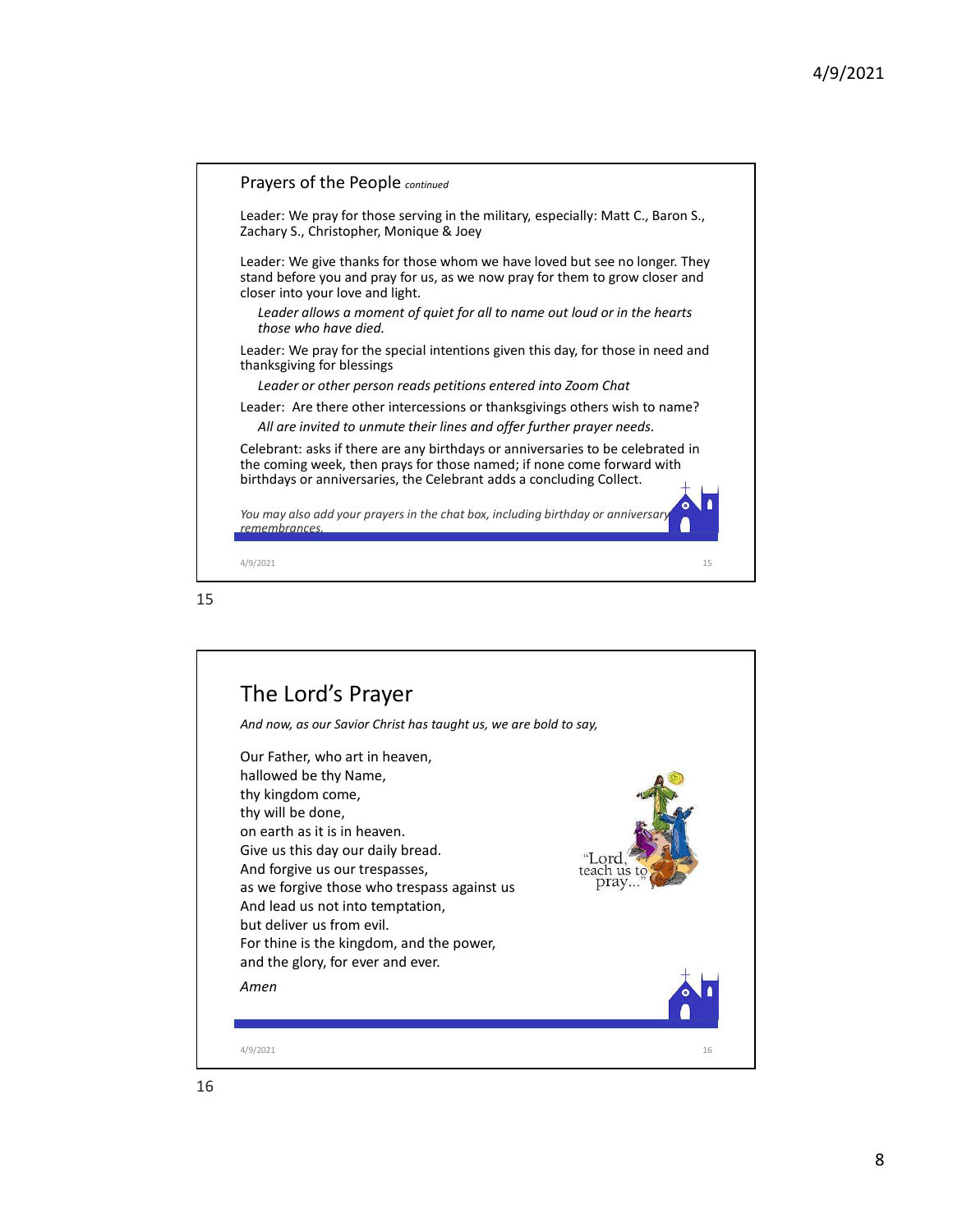